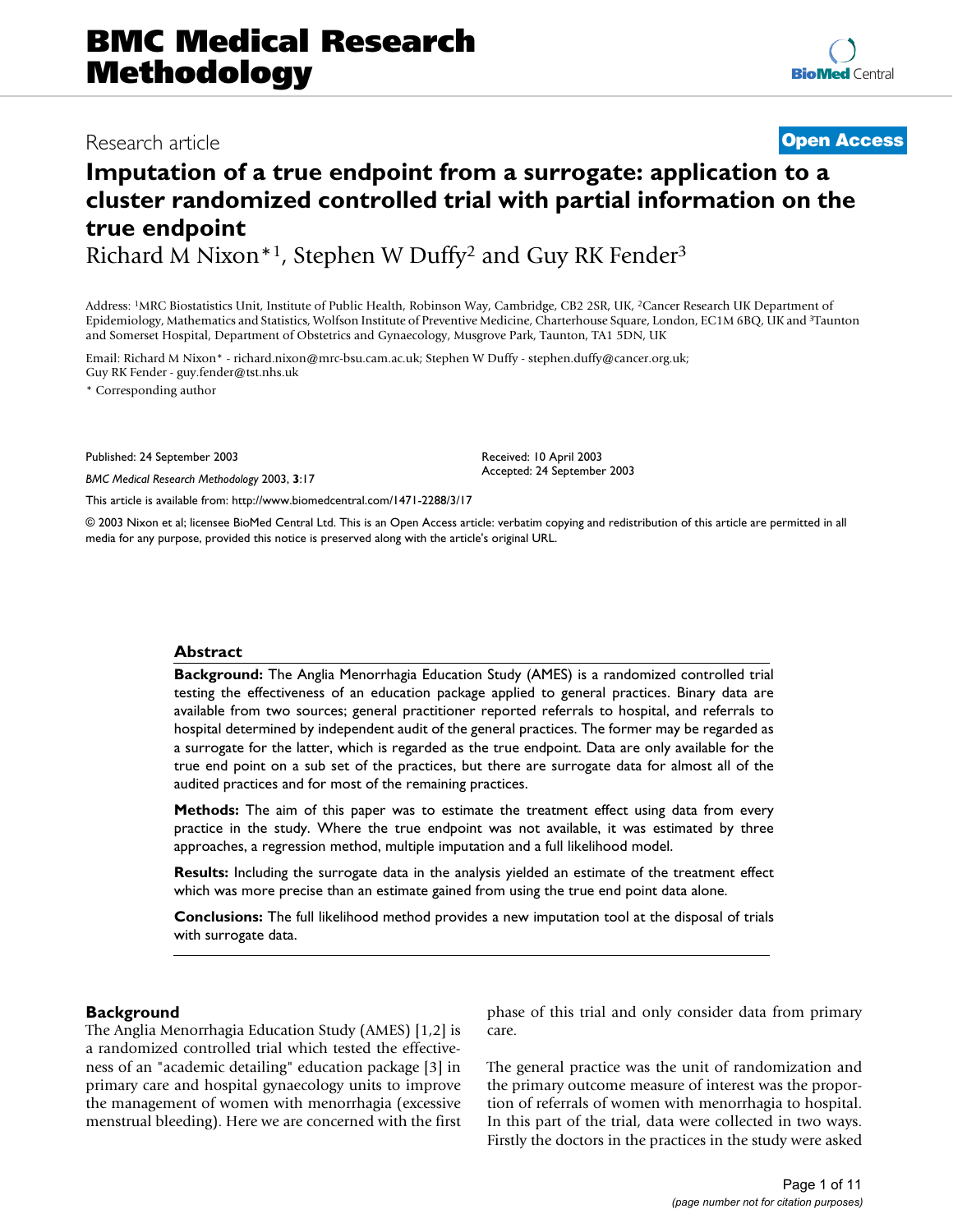| Trial phase Audited | Pre-intervention |           | Post-intervention |         |
|---------------------|------------------|-----------|-------------------|---------|
|                     | Intervention     | Control   | Intervention      | Control |
| Patients seen       | 307              | 209       | 418               | 237     |
| Referrals           | 56               | 39        | 80                | 63      |
| Number of practices | 27               | 25        | 27                | 25      |
| Reported            |                  |           |                   |         |
| Patients seen       | <b>NA</b>        | <b>NA</b> | 381               | 215     |
| Referrals           | <b>NA</b>        | <b>NA</b> | 93                | 92      |
| Number of practices | <b>NA</b>        | <b>NA</b> | 40                | 36      |

#### <span id="page-1-0"></span>**Table 1: Reported and audited outcome data**

to keep a record of consultations for menorrhagia, with outcome of consultation, on supplied data sheets. We refer to this as the reported data. Secondly, an audit of 52% of the practices was performed after the trial was over. This was performed in order to have an objective measure of referral which did not depend on a busy practitioner reporting. 52% of the practices was considered enough for sufficient power having seen the reported data. The reported data was only recorded for one year postintervention, whereas one-year pre-intervention data was also available for the audited part of the trial. Total numbers of patients seen and patients referred for the reported and audits phase are given in Table [1.](#page-1-0) This paper is concerned with combining the reported and audited data from the primary care part of the trial. The reported data may be regarded as a surrogate for the audited data. There were 54 practices randomized to receive the education package and 46 to control. In the reported part of the study, 76 practices returned at least one data sheet (40 intervention, 36 control). The rest either returned no data sheets (5 practices) or no data sheets for menorrhagia (19 practices). It is conceivable that the surrogate reported endpoint data is missing because of some property of the practice which is related to the practice's likelihood of referring a patient, although this is unlikely to make a material difference to the results. No attempt is made to impute this missing reported data. 52 practices were chosen at random to be audited (27 intervention, 25 control). Of the practices audited, 50 also supplied reported data (26 intervention, 24 control). Hence partial data on the true endpoint and partial data on a surrogate are available.

In analysis, one might simply exclude those practices which do not have audited data. On the other hand, it is reasonable to suppose that some information, albeit less reliable, is contained in the reported data. Surrogate endpoints have been used in a variety of studies, notably in trials of cancer screening [4]. A criterion frequently used to

assess the usefulness of a surrogate variable is the Prentice criterion [5], which stipulates that the effect of the treatment on the true endpoint is entirely attributable to its effect on the surrogate. Begg and Leung [6] point out that even if this holds, the absolute magnitude of the effect on the true endpoint may be different from the magnitude of the effect on the surrogate. Begg and Leung also contend that it is more important that the surrogate be strongly correlated with the true endpoint. It is therefore desirable to estimate the effect of the surrogate on the true endpoint, even if only surrogate information is available. In our case, we have true audited endpoint data on 52 of the 100 study practices. Of these 50 out of 52 (96%) also have surrogate reported endpoint data. Of the remaining 48 practices, 26 (54%) provided surrogate data only and 22 (46%) provided no data at all. From this information, it is possible in principle to estimate the relationship between the surrogate and the true outcome, and therefore the trial results for all 78 practices providing surrogate or true end point data or both. In this paper we are using the surrogate variable to strengthen inference about the true endpoint. In this case the surrogate variable is known as an auxiliary variable [7].

Three approaches are considered. A regression method, multiple imputation and a full likelihood model. The regression method is a three stage process. Firstly, the observed audited data is modelled as a function of the corresponding reported data and general practice characteristics. Secondly, the missing audited data is generated using the parameter estimates from this modelling. Thirdly, a random effects model is fitted to assess the effectiveness of the intervention. This model also includes a term that denotes whether the true endpoint was observed or estimated. Multiple imputation generates several realisations of the missing audited data, given the observed data. Each of these imputed data sets is then used to generate an estimate of the effectiveness of the intervention. Finally each of these estimates is combined to give an overall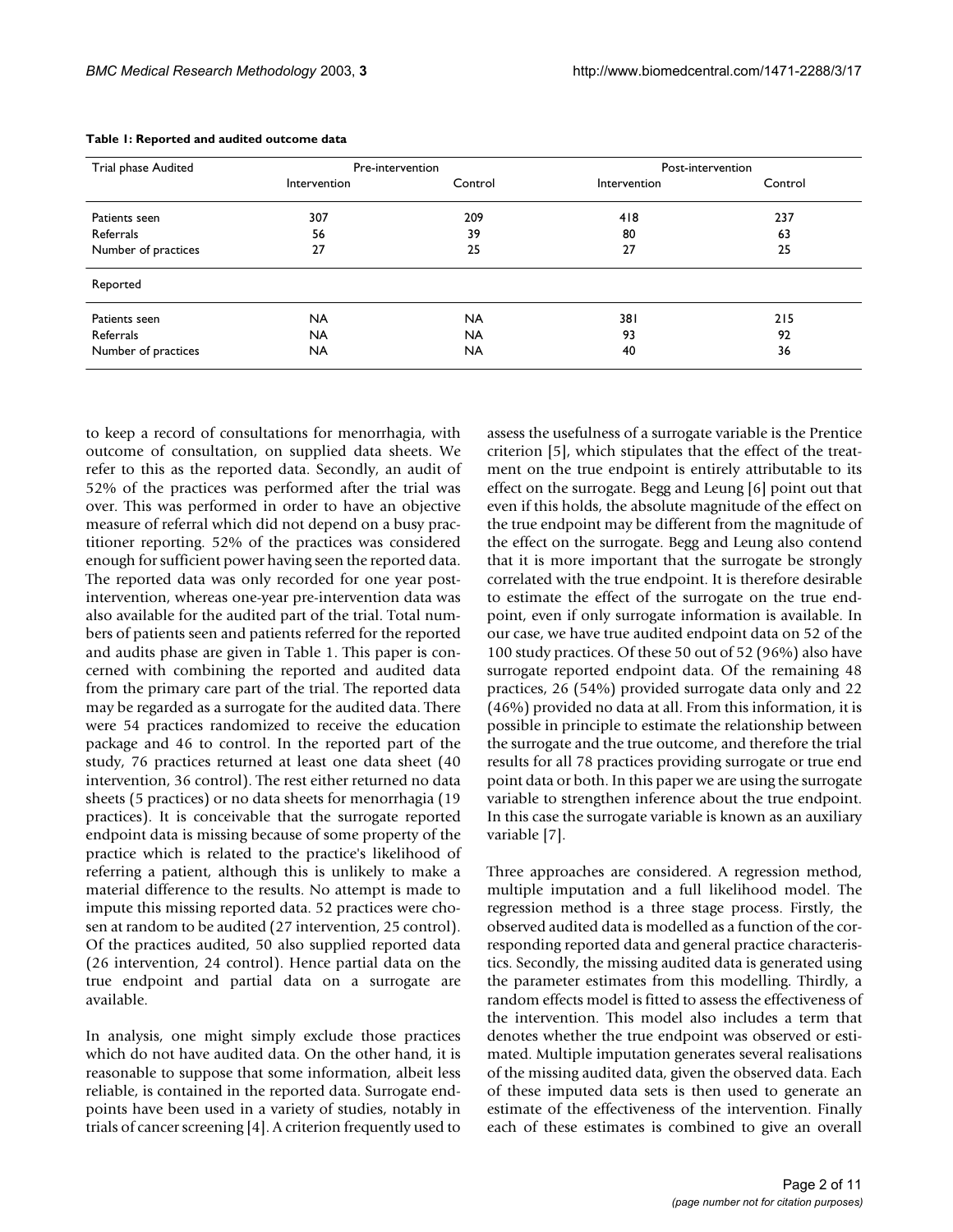|                                             | All audited patients |     |         | All patients with reported data |              |     |         |     |
|---------------------------------------------|----------------------|-----|---------|---------------------------------|--------------|-----|---------|-----|
| Practice characteristic                     | Intervention         |     | Control |                                 | Intervention |     | Control |     |
| Mean list size                              | 6974                 |     | 5167    |                                 | 6965         |     | 5314    |     |
| Fund-holding                                | 7/27                 | 26% | 4/25    | 16%                             | 11/40        | 28% | 6/36    | 17% |
| Has branch surgeries                        | 15/27                | 56% | 16/25   | 64%                             | 17/40        | 43% | 24/36   | 67% |
| Rural                                       | 10/27                | 37% | 7/25    | 28%                             | 16/36        | 44% | 9/36    | 25% |
| Has drug dispensing facilities <sup>1</sup> | 0.34                 |     | 0.42    |                                 | 0.32         |     | 0.44    |     |
| Male partners <sup>1</sup>                  | 0.63                 |     | 0.77    |                                 | 0.67         |     | 0.76    |     |
| Has trainees                                | 15/27                | 56% | 9/25    | 36%                             | 15/40        | 38% | 9/36    | 25% |
| Partners on obstetric list <sup>1</sup>     | 0.92                 |     | 00. ا   |                                 | 0.89         |     | 0.99    |     |

#### <span id="page-2-0"></span>**Table 2: General practice characteristics**

1 = characteristic is measured as a mean proportion

estimate of the true outcome effect. The full likelihood model generates an imputation of the missing audited data from the reported and audited data, and performs the randomized trial comparison simultaneously. In all these approaches, we are assuming the audit data is missing at random (MAR) [8] i.e. the missing audit data mechanism is only dependent on observed reported data (and also observed practice characteristics in the regression method). The exception to this is in the first of two multiple imputation approaches used. The missing data is generated solely from the observed audit outcome data. This is a missing completely at random (MCAR) mechanism as the reason an audit outcome is missing is assumed not to depend on any other observed or missing values. MAR and MCAR both assume the reasons for missing data do not depend on knowing unobserved data. A final type of missing mechanism, not assumed in this paper, is not missing at random (NMAR). Here the reason for missing audit data depends on unrecorded missing values. Data that are MCAR and MAR are sometimes referred to as "ignorable" because estimation of the model parameters is valid even if one does not estimate the parameters of the missing data mechanism. However, data this is NMAR is referred to as "non-ignorable" because estimates of model parameters are invalid if one does not estimate the parameters of the missing data mechanism. Date available are summarised in Table [1](#page-1-0). General practice characteristics are shown in Table [2](#page-2-0) by trial arm.

The aim of this paper is to estimate the treatment effect using data from every practice in the study. Where the true endpoint is not available, it is estimated via a surrogate by three approaches, a regression method, multiple imputation and a full likelihood model.

#### **Methods**

Since our endpoint was referral of individual patients, but the unit of randomization was general practice, all models assessing the treatment effect incorporated a random

effects component for practice, to take account of this cluster randomization [9]. Logistic regression is used in all the analysis. If r, the number of referrals is 0; or if  $r = n$ , the number of patients seen, this causes problems with some of the methods used. When this occures *r* is replaced by *r* + 0.5 and *n* is replaced by *n* + 1 [10]. For consistency all analysis are performed on the same data set, regardless of whether this change is necessary for a particular analysis.

#### *Regression models*

For the 26 practices which were not audited, but for which we had reported data, our aim was to predict what audit data (pre and post intervention numbers of patients seen and referred) would have come from these practices had they been audited. We used the post intervention reported data to predict both the pre and post intervention audited data. We also included practice characteristics in this prediction. Log linear regression models were fitted, where the audited data is a function of the reported data and the practice characteristics. Then estimated parameters from these models were used to estimate the missing values from the audited data. Finally, the overall effect of intervention was estimated by a random effects logistic regression model, where an extra random effect was included to add extra variance from the observations that were estimated and not observed.

Firstly, we fitted log linear regression models of audit data on reported data and practice characteristics. Randomization group status was included in the practice characteristics vector in the pre-intervention regression, as reported data, the crucial independent variable, is only observed after the intervention, and the relationship between reported behaviour after intervention and true behaviour before intervention may be modified by the effect of the intervention (e.g. a reduction in referral rates after intervention in the groups receiving the intervention). On the other hand, in the post-intervention regression, the reported and audited data are observed post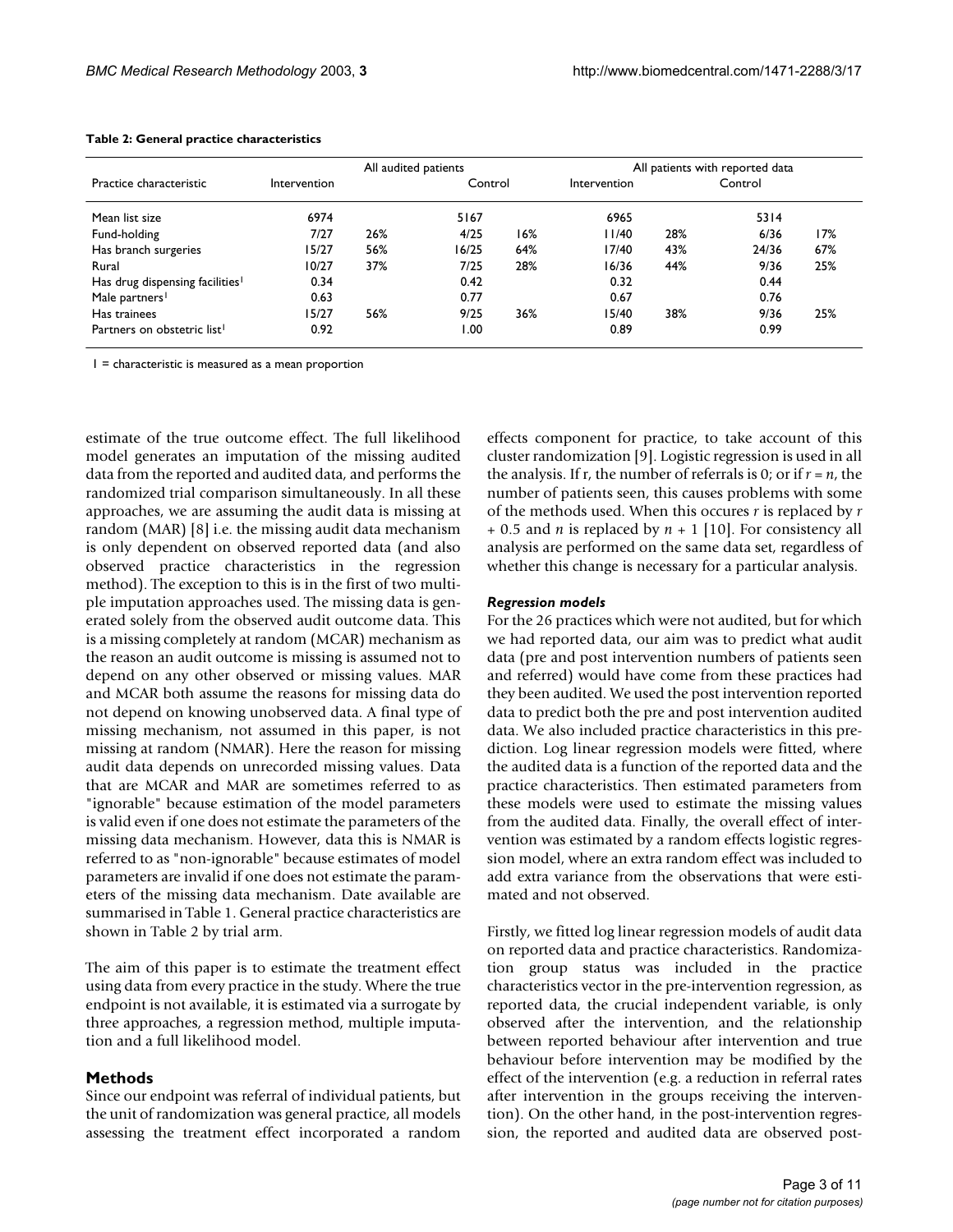intervention, so the effect of intervention is already included. The following models are fitted for the 50 practices that were audited and which returned at least one reported data form:

$$
\log\left(n^{b}\right) = \alpha_{1} + \beta_{1}^{T}P_{1} + \gamma_{1}\log\left(n^{r}\right)
$$

$$
\log\left(n^{a}\right) = \alpha_{2} + \beta_{2}^{T}P_{2} + \gamma_{2}\log\left(n^{r}\right)
$$

$$
\log\left(r^{b}\right) = \alpha_{3} + \beta_{3}^{T}P_{1} + \gamma_{3}\log\left(r^{r}\right)
$$

$$
\log\left(r^{a}\right) = \alpha_{4} + \beta_{4}^{T}P_{2} + \gamma_{4}\log\left(r^{r}\right) \tag{1}
$$

 $n<sup>b</sup>$  and  $n<sup>a</sup>$  denote the number of women presenting with menorrhagia before and after intervention from the audited data respectively; *nr* denotes the corresponding number from the post-intervention reported data. *rb*, *ra* and *rr* are the corresponding number of referrals from the pre- and post-intervention audited and post-intervention reported data respectively.  $p_2$  is the vector of the eight prac-tice characteristics given in table [2](#page-2-0), and  $p_1$  this same vector, but also including the randomization group of the practice.

The values of  $\alpha$ ,  $\beta$  and  $\gamma$  are used to generate fitted values for the 76 practices which have reported data. A full data set can now be constructed for all 78 practices with any data at all. For the 52 practices with observed audited data, this is used, and the fitted values are ignored. Plots of observed data verses fitted values for the 50 practices that supplied both audited and reported data are shown in Figure [1.](#page-4-0) This is to gauge visually how well the reported data predicts the audited. For the 26 practices which only had reported data, the fitted audit values are used. This data is then used in fitting the following random effects model:

$$
r_{ijkl} \sim Bi\left(n_{ijkl}, \pi_{ijkl}\right)
$$
  

$$
\log\left(\frac{\pi_{ijkl}}{1-\pi_{ijkl}}\right) = \alpha + \beta R_{jk} + \gamma_i (T_k - 0.5) + \delta_i E_l + \epsilon_{ijkl}
$$
  

$$
\gamma_i i.i.d \, N\left(\mu_1, \sigma_1^2\right)
$$
  

$$
\delta_i i.i.d \, N\left(0, \sigma_2^2\right)
$$
 (2)

Where  $n_{ijkl}$  and  $r_{ijkl}$  are the number of women presenting with menorrhagia, and the number of women referred in practice *i*, from intervention group *j* (0 = control, 1 = intervention), in study period  $k$  (0 = pre-, 1 = post-intervention). This comes from observed audited data where available  $(l = 0)$ , and fitted audited data where it is missing  $(l = 1)$ .  $\pi_{ijkl}$  denotes the true underlying probability of being referred. *R*, *T* and *E* are dummy variables:  $R_{00} = R_{01}$  $=R_{10}$  = 0 (control group and intervention group pre-intervention),  $R_{11} = 1$  (intervention group post-intervention),  $T_0$  = 0 (pre intervention),  $T_1$  = 1 (post intervention) and  $E_0$ = 0 (observed),  $E_1$  = 1 (estimated). β is used to denote the log odds ratio of being referred in an intervention practice post intervention compared to a control practice or intervention practice pre intervention. In this model we allow a variation in trend for each practice γ*<sup>i</sup>* , around an average trend for all practices  $\mu_1$ . There is a common intercept for each practice, within trial arm, at the point  $(T_k - 0.5)$ .  $\delta_i$  is a random effect that is "switched off" for the practices that have observed audited values and "switched on" for the practices that use estimated audited values. In this way extra variability is allowed in the model for the practices that have estimated audit information.

#### **Multiple imputation** *Methodology*

Multiple imputation using auxiliary variables can be used to strengthen the true endpoint [11]. In our case we use an approximate Bayesian bootstrap method. Each practice's audited data is regarded as a single data point. The basic method is to take bootstrap re-samples of the known audited data and from these, take smaller bootstrap samples to simulate the missing data. Underlying this is the theory that we are sampling from a scaled multinomial distribution as an approximation to a Dirichlet posterior distribution [12]. Thus the data has to be expressible as a realisation of a discrete categorical variable, which in this case holds, albeit with a large number of possible realisations.

More formally suppose we have a vector of discrete data *Y*, that contains observed values *Y*<sub>obs</sub> and missing values *Y*<sub>mis</sub>. *Y* can take values  $d_1...d_K$  with probabilities  $\theta = (\theta_1,..., \theta_K)$ respectively. Rubin [13] defines a Bayesian bootstrap implementation. A Dirichlet prior distribution is defined for θ, from a non-informative prior. One realisation, θ\*, of  $\theta$  is drawn from its posterior. Finally the components of  $Y_{mis}$  are independently drawn from  $d_1...d_K$ , such that the *P* 

 $(\text{drawing } d_k) = \theta_k^* k = 1...K$ . This gives one imputation of the complete data *Y*. The process is repeated *M* times to get *M* multiple imputations.

The Bayesian bootstrap imputation is complicated to implement as it requires sampling from a Dirichlet distribution, followed by taking a weighted sample from the possible values the components *Y* can take. There is a simple approximation to the Bayesian bootstrap method, also defined by Rubin [13] which is easier to compute in practice.

Suppose  $Y_{obs}$  and  $Y_{mis}$  is of length  $n_0$  is of length  $n_1$ . The approximate Bayesian bootstrap imputation is as follows: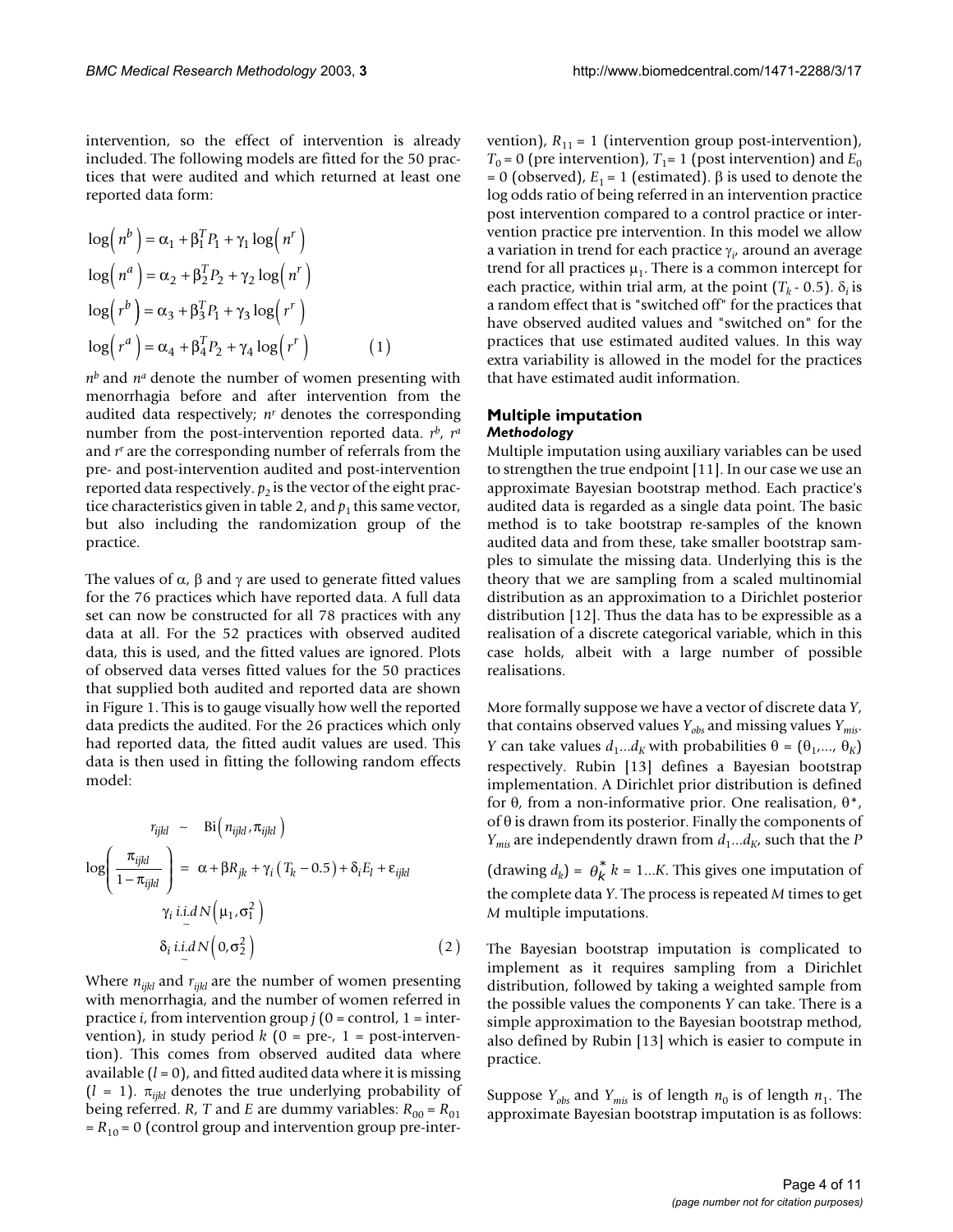<span id="page-4-0"></span>

# Plots of observed versus fitted values for the 50 **Figure 1** practices that supplied audited and reported data

Plots of observed versus fitted values for the 50 practices that supplied audited and reported data. The observed values correspond to the audited information recorded, the fitted values correspond to the audited information that is predicted from the reported data via the regression model. Lines with a zero intercept and a gradient of one are plotted to gauge agreement between observed and fitted values.

• Draw  $n_1$  components, with replacement, from  $Y_{obs}$ . Call this vector  $Y^*_{obs}$ .

• Draw  $n_0$  components, with replacement from  $Y^*_{obs}$ . This sample is the imputed *Ymis*.

In this way the approximate Bayesian bootstrap method draws θ from a scaled multinomial distribution rather then a Dirichlet posterior as in the Bayesian bootstrap case.

Suppose we wish to estimate β from the data. *M* different point estimates of β, and its variance will be estimated from each of the imputed data sets, and we call these

 $\hat{\beta}^{(1)}$ ,... $\hat{\beta}^{(M)}$  . Rubin [14] gives the following rule for combining these estimates into a single estimate. The combined point estimate is the average of the *M* point estimates from the imputed data: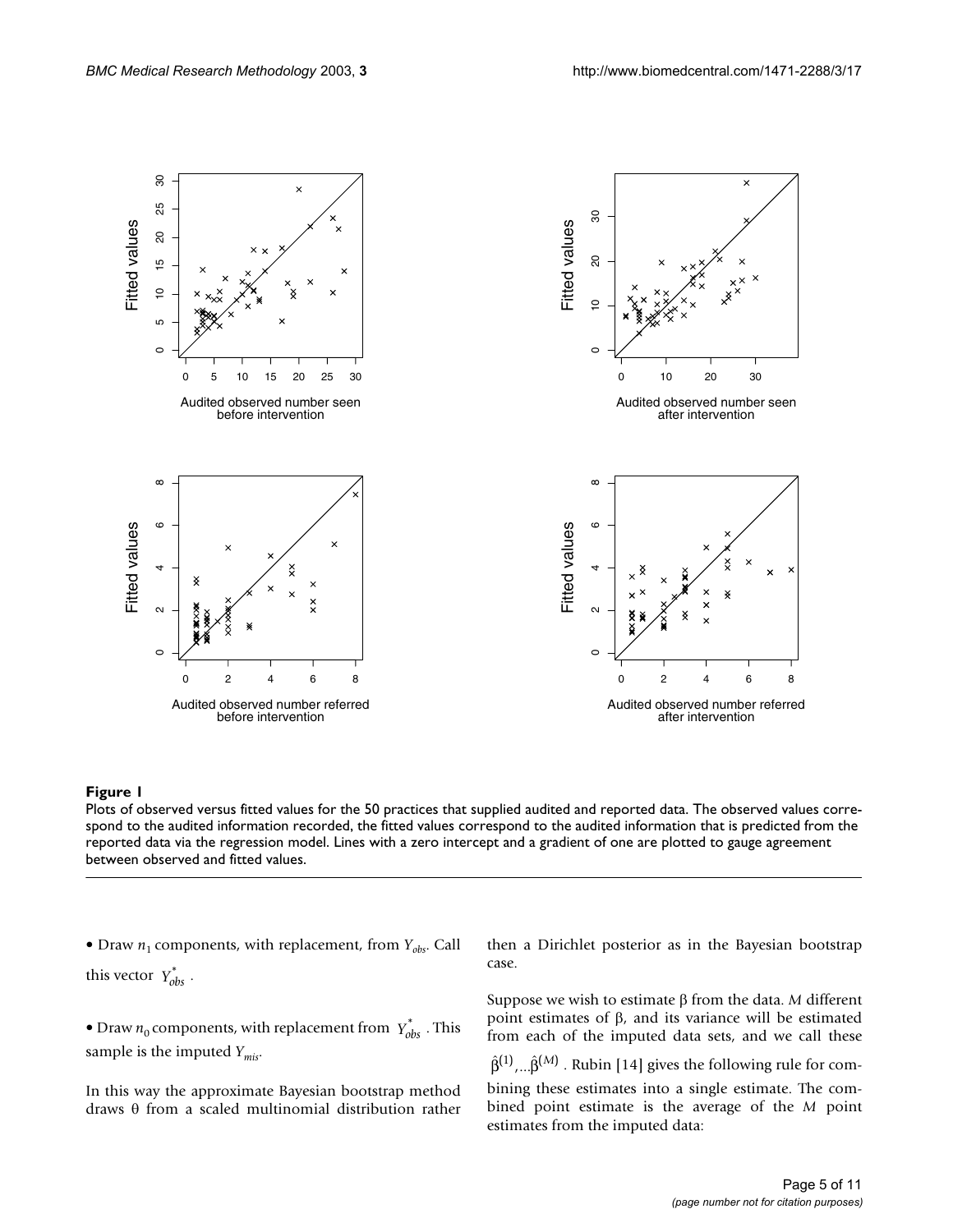$$
\overline{\beta} = \frac{1}{M} \sum_{m=1}^{M} \hat{\beta}^{(m)} \tag{3}
$$

Variance of  $\,\beta\,$  comes from two sources. The within-imputation variance, which is the average of the variances of the  $\hat{\bm{\beta}}^{(\:m)}:$ 

$$
W = \frac{1}{M} \sum_{m=1}^{M} \text{var}\left(\hat{\beta}^{(m)}\right)
$$
 (4)

and the between-imputation variance, which is the variance of the estimates of  $\hat{\beta}^{(m)}$  :

$$
B = \frac{1}{M-1} \sum_{m=1}^{M} \left( \hat{\beta}^{(m)} - \hat{\beta} \right)^2
$$
 (5)

The total variance is defined as:

$$
T = W + (1 + M^{-1})B \t\t(6)
$$

Inferences about β can be gained from the approximation:

$$
\frac{\beta - \bar{\beta}}{\sqrt{T}} \sim t_{\nu} \tag{7}
$$

Where the degrees of freedom of the t distribution is given by:

$$
v = (M-1)\left[1 + \frac{W}{(1 + M^{-1})B}\right]^2
$$
 (8)

So  $\beta$  is estimated by  $\bar{\beta}$  and the CI given by:

$$
\bar{\beta} \pm t_{\nu, 1-\frac{\alpha}{2}} \sqrt{T} \tag{9}
$$

where  $v \cdot 1-\frac{\pi}{2}$  is the upper  $\frac{\pi}{2}$  point of the t-distribution on *v* degrees of freedom. Further details of the basics of multiple imputation are available from Schafer [15].  $t_{\nu,1-\frac{\alpha}{2}}$  is the upper  $\frac{\alpha}{2}$ 

#### *Application to the AMES data set*

Let *a* be the fraction of missing information for a scalar estimator. Rubin [14] calculates that the relative efficiency (on the variance scale) of a point estimate based on *M* imputations compared to one based on an infinite number of imputations is approximately:

$$
\frac{1}{1 + \frac{a}{M}}
$$
 (10)

In this case  $a = 26/78 = 1/3$  (52 practices have audited data and we impute for the 26 that have this data missing) so if we set *M* = 5 the s.e. of the estimate will be  $\sqrt{(1 + 1/15)}$  $= 1.033$  times as large as the estimate with *M*  $\rightarrow \infty$ .

We are only interested in imputing the missing audited data, as ultimately this is considered the most accurate, and the pre-intervention data can be used in the modelling. The missing audit data always comes in groups of four for each practice: the number of women presenting with menorrhagia and the number of referrals both pre and post intervention. The theory outlined above is for imputation of missing data in a vector. We identify the audited data for each practice (i.e. row of the data) with an element of a vector *Y*. That is to say, each element of *Y* contains the audited data for one practice. In this way data is always imputed per practice and not individually for each field.

The approximate Bayesian bootstrap imputation was then performed on the data. A random sample of 52 rows was taken with replacement from the 52 rows of complete data. From this a random sample of 26 rows was taken with replacement. This, along with the original 52 complete rows forms an imputed data set. This process was independently repeated five times, and these five data sets are each analysed.

As with the analysis of the audit data before, we wish to get an estimate of the odds of being referred in the intervention group compared to the control group. We fit the model:

$$
r_{ijkl} \sim Bi\left(n_{ijkl}, \pi_{ijkl}\right)
$$

$$
\log\left(\frac{\pi_{ijkl}}{1-\pi_{ijkl}}\right) = \alpha + \beta R_{jk} + \gamma_i (T_k - 0.5)
$$

$$
\gamma_i \stackrel{i.i.d.}{\sim} N\left(\mu, \sigma^2\right) \tag{11}
$$

Where the variable definitions are the same as those used in equation 2.

This imputation assumes that the missing audit data is missing completely at random (MCAR) [8] as all the missing data comes from the same distribution and pays no attention to the reported data when imputing the missing data. As the number of patients reported to have been seen and referred to hospital may be informative for the audited values, then it is desirable that the imputation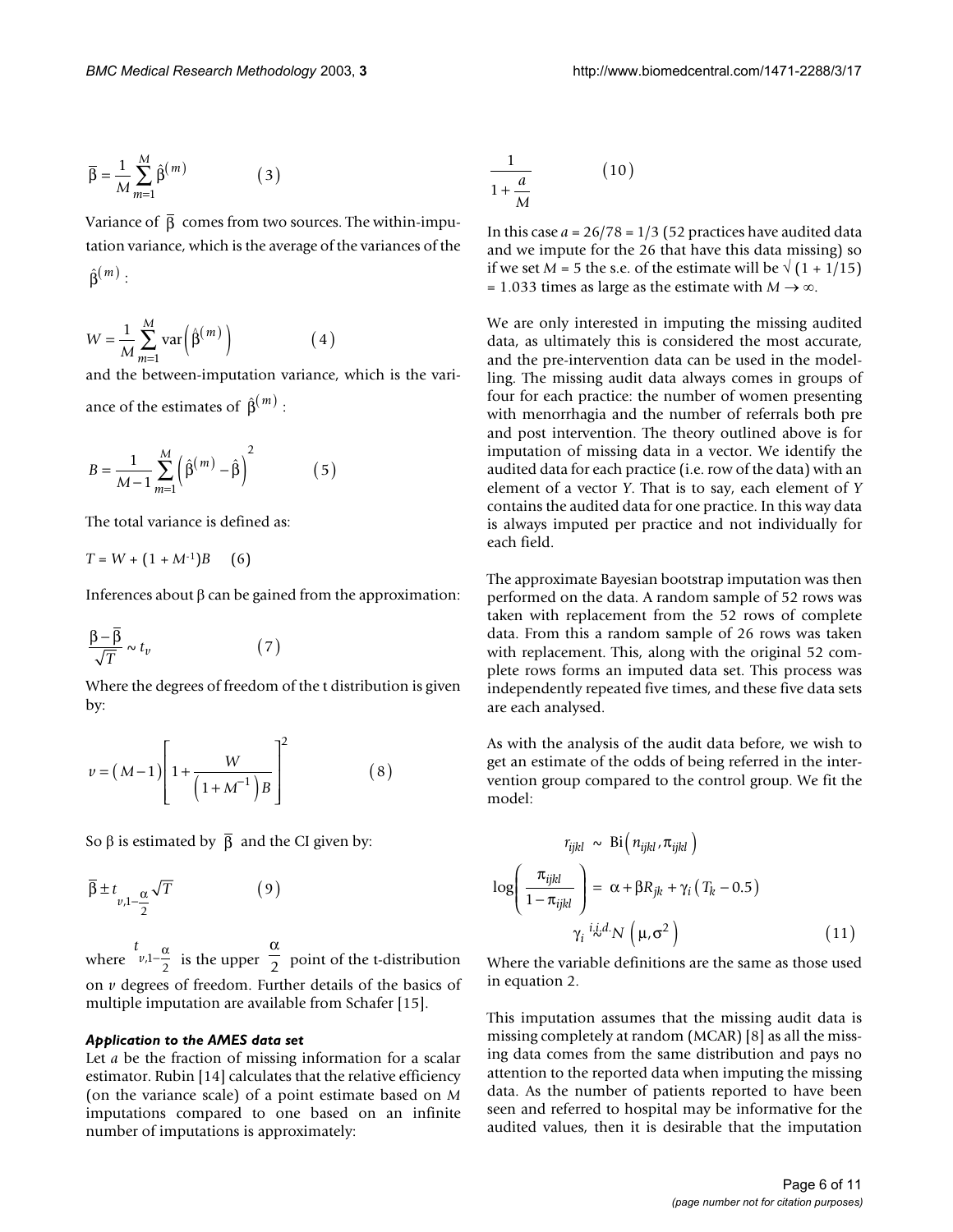process includes the reported data in the estimation of the missing audited data. The missing audit data is now assumed to be missing at random. To do this, the data set was stratified by reporting behaviour. Six strata were defined by the total number of patients reported to have been seen (either  $\leq 6$  or  $\geq 7$ ), and the proportion of patients reported to have been referred, ([0,0.15),  $[0.15, 0.4)$ ,  $[0.4, 1.0]$ . These categories were chosen as the median number of patients reported to have been seen was 6.5 and the 33*rd* and 66*th* percentiles of the proportion of patients reported to have been referred were 0.15 and 0.4. Within each strata the missing data were then imputed from the observed data.

52 practices have observed audited data. In the stratified imputation only 50 of these can be used to sample from, as two of these practices have no reported data on which to stratify.

#### *Full likelihood model*

The previous two methods used a two-stage procedure where firstly missing data was imputed and then the treatment effect estimated. Here a method is proposed that performs both these stages simultaneously. Consider the following model:

$$
n_{ij}^{a} \sim \text{Po}\left(\phi^{a}\right)
$$
  
\n
$$
r_{ij}^{a} \sim \text{Bi}\left(n_{ij}^{a}, p_{ij}^{a}\right)
$$
  
\n
$$
\text{logit}\left(p_{ij}^{a}\right) = \alpha_{1} + \beta_{1}R_{j} + \gamma_{i}^{a}
$$
  
\n
$$
\gamma_{i}^{a} \sim \text{N}\left(0, \tau^{a}\right)
$$
  
\n
$$
n_{ij}^{r} \sim \text{Po}\left(\phi^{r}\right)
$$

 $r_{ij}^r \sim \text{Bi}\left(n_{ij}^r,p_{ij}^r\right)$  $\text{logit}\left(\rho_{ij}^r\right) \sim \text{N}\left(\mu_{ij}^r, \tau^{\tau}\right)$  $\mu_{ij}^r = \alpha_2 + \beta_2 \text{logit} \left( p_{ij}^a \right)$  (12)

Note that this model uses only the post-intervention data and does not use the practice characteristics data. Here  $n_{ij}^a$ and  $r_{ij}^a$  denote the number of women presenting with menorrhagia and the number of referrals in practice *i* in treatment group *j* from the audited data.  $n_{ij}^r$  and  $r_{ij}^r$  are the corresponding numbers from the reported data.  $p_{ij}^a$  is assumed to be the true underlying audited probability of

referral, and  $p_{ij}^r$  the true underlying surrogate (i.e. reported) probability of referral. A Directed acyclic graph of this model is given in Figure 2. The model was fitted using MCMC sampling [16].

Neither the audited data nor the reported data is complete. Of the 78 practices included in this model, 76 have reported data and 52 have audited data (50 have both). Because of the nature of the MCMC sampler used in the model fitting, at each iteration the observed values and the current imputed values of  $n_{ii}^a$  and  $n_{ii}^r$  were used to estimate φ*<sup>a</sup>*and φ*<sup>r</sup>*respectively; in turn φ*<sup>a</sup>*and φ*<sup>r</sup>*then impute another set of missing values of  $n_{ij}^a$  and  $n_{ij}^r$ .  $n_{ij}^a$  and  $n_{ij}^r$ 

For each practice the logit true audited probability of refer-

ral, logit( $p_{ij}^a$ ), is modelled as a linear function of treat-

ment group. Thus  $\beta_1$  is an estimate of the log odds of referral in the intervention group compared to the control. Each practice as allowed to have a different underlying probability of referral via the random effect γ*<sup>i</sup>* , thus making adjustments for the cluster randomized nature of the design.

The reported data was considered to be a surrogate for the audited data. In this model the logit surrogate probability

of referral,  $logit( p_{ij}^r )$ , was assumed to be a linear function

of the logit audited probability of referral logit( $p_{ij}^a$ ). As missing audit data is dependent on reported data alone then it is assumed to be missing at random.

In MCMC sampling, at every iteration an estimate of every parameter is obtained. This means that missing data imputation and the randomized trial comparison were performed simultaneously and not in a two stage process.

#### *Model fitting*

The regression models given in equation 1, that are used to generate missing values, were fitted using Splus [17]. The random effects model given in equation 2, to estimate the odds of referral in an intervention practice compared to a control, was fitted using BUGS [18]. The approximate Bayesian bootstrap imputed data sets were generated using Splus; the separate log odds ratios for each imputed data set calculated from equation 11 were fitted using BUGS; and the overall multiple imputed estimate was generated by code written in Splus. The full likelihood model was fitted using BUGS.

Where BUGS was used to estimate parameters, prior distributions that are locally almost uniform were chosen, with variances at least two orders of magnitude larger than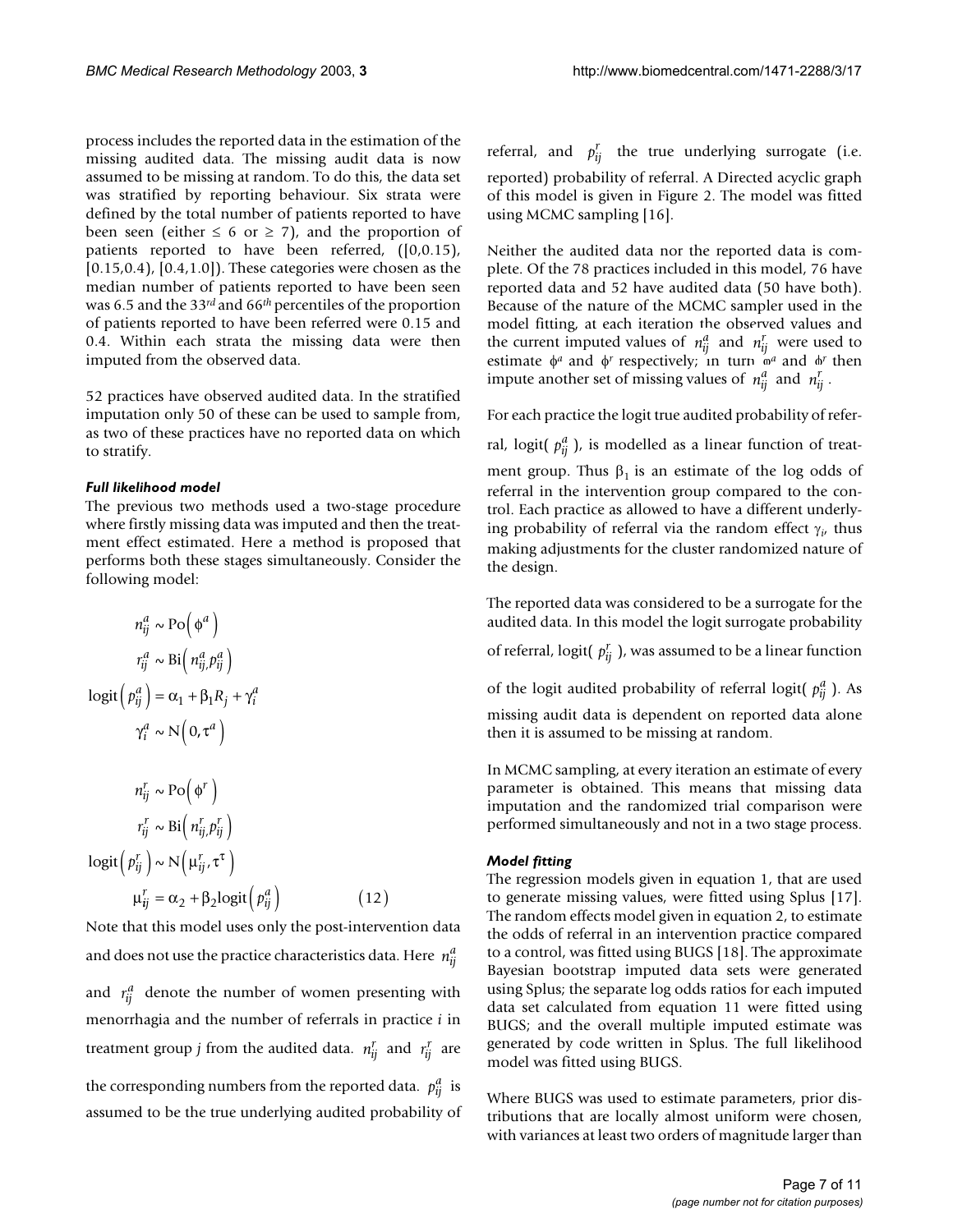

#### Figure 2

Directed Acyclic Graph of the full likelihood model. In the graph circles represent unknown parameters and rectangles represent observed data. Dashed arrows represent deterministic dependence and solid arrows represent stochastic dependence. A dashed rectangle represents data that is partially observed, and is imputed (so a parameter) for missing values.

<span id="page-7-0"></span>**Table 3: Odds of being referred in an education practice compared to a control: comparison of the various modelling strategies used.**

| Method set              | Point estimate | CI           | s.e. (log OR) |
|-------------------------|----------------|--------------|---------------|
| Audited data only       | 0.73           | (0.47, 1.08) | 0.212         |
| Regression              | 0.68           | (0.42, 1.01) | 0.218         |
| Unstratified imputation | 0.74           | (0.45, 1.02) | 0.203         |
| Stratified imputation   | 0.75           | (0.45, 1.05) | 0.212         |
| Full likelihood         | 0.68           | (0.44, 0.91) | 0.188         |

**Table 4: The correlation between the audited and reported data for the number of referrals** *r***, the total number of patients seen** *n*  **and the proportion of referrals** *r***/***n***, for all the post-intervention data where both are available.**

| r    | n    | r/n  |
|------|------|------|
| 0.17 | 0.36 | 0.30 |

the posterior variances of the corresponding nodes. These priors are considered to be non informative. The model fitting for the full likelihood model was achieved with the BUGS code in the Appendix. Convergence was assessed by the methods of Geweke [19], Raftery & Lewis [20], and Heidelberger & Welch [21], using the BOA package [22].

# **Results**

Table [3](#page-7-0) shows the results of the three methods, together with the results obtained when using a random effects logistic regression model on the audited data alone. All methods showed a reduction in the odds of referral of around 30%. The greatest precision was achieved by the full likelihood model.

Table 4 shows the correlation between the audited and reported data for the number of referrals, the total number of patients seen and the proportion of referrals for all post-intervention data where both are available. These correlations are quite low, which helps to explain why the gains in precision of the estimated treatment effect are moderate when the reported data are used.

#### **Discussion**

These results show reasonable agreement with regard to the point estimate. The educational package reduced the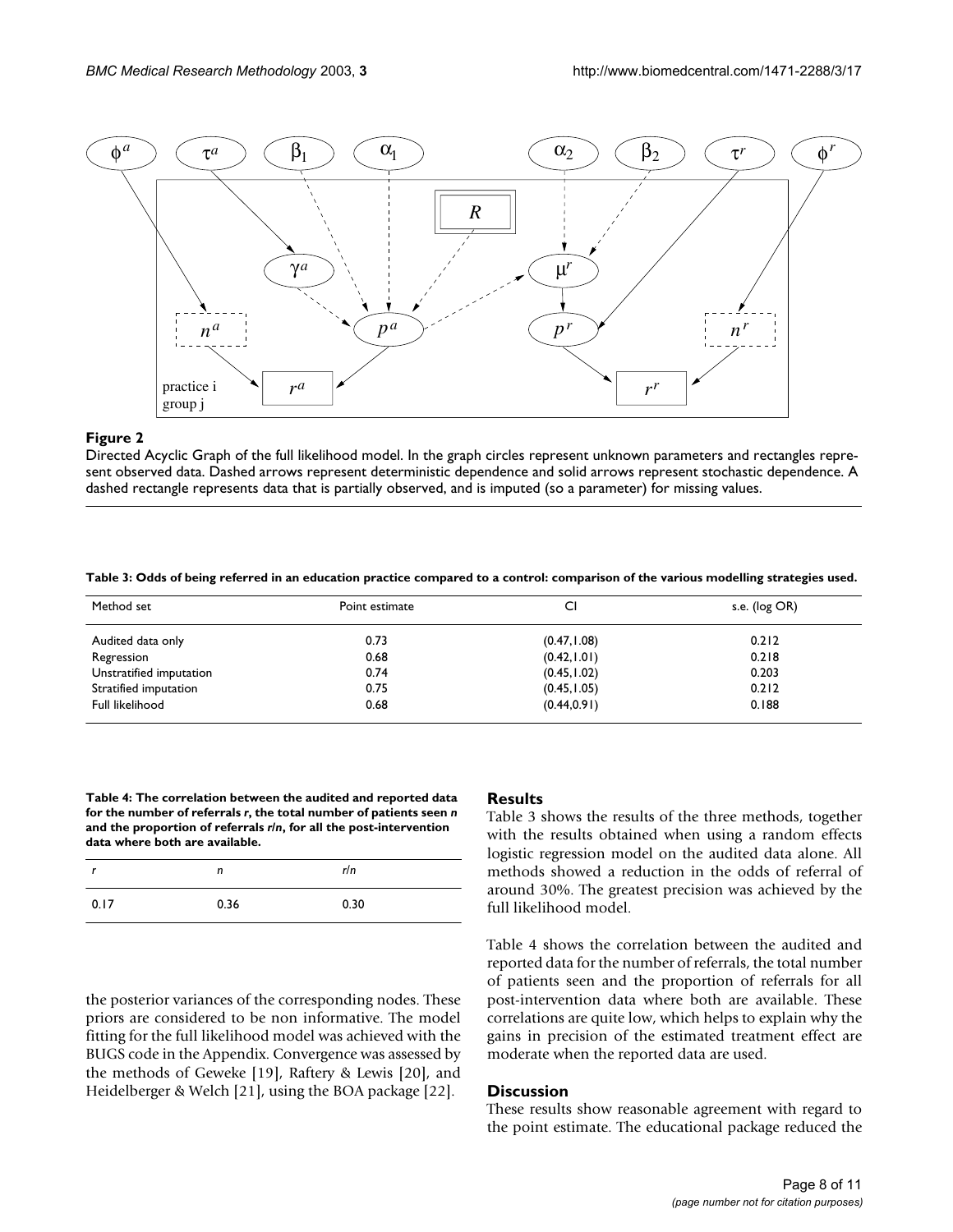proportion of women who are referred to hospital by around 30%. Some of this benefit may be artificial, due to increased diagnostic activity in the intervention group.

These results differ from those previously reported [2,9], as when performing the analysis using audited data alone, women were excluded who had post coital bleeding, pelvic mass, or bleeding between periods. As these exclusion criteria could not be applied to the surrogate reported data, they were not applied in the analysis reported here.

In all the modelling strategies used we have attempted to impute missing data from surrogate data and assess the effect of intervention. Each strategy has used different methods for imputing data, and for adjusting the variance of the outcome measure to allow for the fact that this data is estimated rather than observed.

The regression models attempt to account for extra variation, caused by using imputed values, by adding a random effect in the regression model which estimated the outcome measure. However, a weakness in this model is that the estimated values are artificially too good.

The fitted values will all lie on hyper-planes defined by the estimated parameters from model 1, whereas the observed values used when these are available will all lie around these planes, but will never lie exactly on them. The regression models used to estimate the missing values are therefore giving the exact values that one would expect and do not allow for random variation in the realised values. Extra variation is allowed in the model for these values by inclusion of an additional random effect. However, there is an element of a "self fulfilling prophecy" where the regression model 2 that estimates the outcome measure is based on data that will fit the model better at the estimated points.

A further problem with this method is that it is possible in general for *r* to be larger than *n*. This did not happen in this case as  $\hat{\gamma}_1 > \hat{\gamma}_3$  and  $\hat{\gamma}_2 > \hat{\gamma}_4$ . An alternative modelling strategy to protect against this could be to estimate the number of events *n* and the probability of a positive outcome π from the surrogates. Then estimate the number of positive outcomes as *n*π.

The imputation models do not have these problems, as the missing audited data is imputed from the observed audited data. The stratified method is to be preferred as this generates data which is more likely to have occurred for the practice that the missing data is being imputed for. The results from the imputation methods give estimates of the effect of intervention and s.e. of the log odds ratio in between the other two methods. It should be noted that the formulas used to estimate this standard error have

| Table 5: Odds of being referred in an education practice    |
|-------------------------------------------------------------|
| compared to a control: results from the individual multiple |
| imputations.                                                |

|              | Imputation | Point estimate<br>of OR | s.e.  |
|--------------|------------|-------------------------|-------|
| Unstratified |            | 0.70                    | 0.116 |
|              | 2          | 0.73                    | 0.115 |
|              | 3          | 0.67                    | 0.108 |
|              | 4          | 0.85                    | 0.123 |
|              | 5          | 0.72                    | 0.116 |
| Stratified   |            | 0.84                    | 0.136 |
|              | 2          | 0.67                    | 0.108 |
|              | 3          | 0.71                    | 0.114 |
|              | 4          | 0.72                    | 0.117 |
|              | 5          | 0.82                    | 0.137 |

been shown to be inconsistent in certain settings [23]. The stratification goes some way towards imputing missing values which are appropriate for the practice, but it is still quite a blunt tool. An alternative method which could be considered is derived by Shafer [12]. Multiple imputation of multivariate categorical data under log linear models could be used. This method is based on the EM algorithm, where the likelihood function used for imputing the missing values can include a number of covariates. In this case the reported data, along with the practice characteristics could be used in the imputation process. An elegant application of the EM algorithm in estimation of missing data is given by Longford *et al* [24].

The full likelihood model has the desirable property of performing the imputation and the randomized trial comparison simultaneously. Despite not making use of preintervention information, this model achieves the lowest standard error of the log odds ratio of all the models considered. The validity of the point estimate is unlikely to be impaired by the absence of pre-intervention data as the audited pre-intervention probabilities of referral were similar in the intervention and control groups. This model could be improved in principle by including pre-intervention data and practice characteristics. This was tried and imposed too heavy a burden on the estimation algorithm.

The standard error of the log odds ratio obtained from a random effects logistic regression on the audited data alone was 0.212. This was improved upon by the methods here which estimate the missing audited data, with the exception of the regression method, which was conservative, probably due to too much extra variation being add by the random effect for imputed values. These improvements are due to the added information from the auxiliary reported variable. The choice of parametric assumptions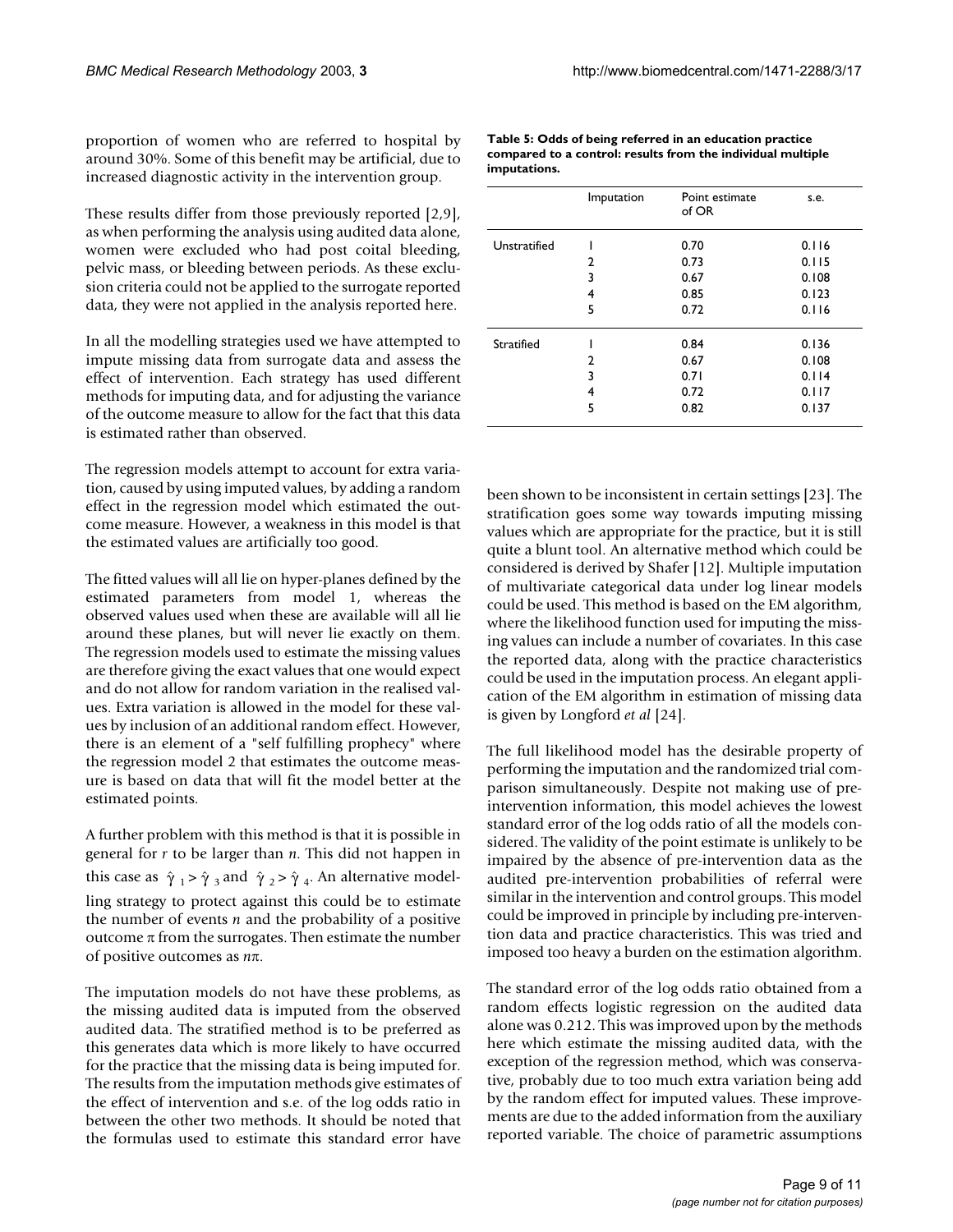used in the generation of missing values would also influence this gain in precision.

The reported data is strongly related to the audited data. The relationship of the logit reported probability with the logit audited probability is

 $logit (P<sup>r</sup>) = 5.44 + 1.09 logit (P<sup>a</sup>)$  (13)

The 95% credible interval of the estimate of 1.09 is  $(0.17, 2.02)$ , indicating a significant  $(p = 0.02)$ dependency of surrogate on true endpoint. Thus, while this surrogate is unlikely to satisfy Prentice's criteria [5], it does satisfy Begg and Leung's [6].

# **Conclusion**

Using reported data as a surrogate for audited in the full likelihood model gives a point estimate that is accurate, and improves the precision of the estimate from that yielded using audited data alone. Regression type approaches and the Bayesian bootstrap imputation technique have already been used in other studies. The full likelihood approach provides an additional possible strategy in the case where only partial information is available on the true endpoint.

# **Competing interests**

None declared.

# **Authors' contributions**

RN developed the models, performed all the analysis and drafted the manuscript. SD aided in the development of the models and production of the final manuscript. GF designed and coordinated the AMES study.

### **Appendix: BUGS code for full likelihood model** model{

for(i in  $1 : N$ ){

ref.a  $[i] \sim \text{dbin}(p.a[i], \text{tot}.a[i])$ 

tot.a  $[i] \sim \text{dpois}(\text{phi.a})$ 

 $logit(p.a[i]) \leq alpha1 + beta1 * treat[i] + gamma.a[i]$ 

gamma.a [i]  $\sim$  dnorm(0, tau.a)

ref.rep  $[i] \sim \text{dbin}(p.\text{rep } [i], \text{tot}, \text{rep } [i])$ 

tot.rep  $[i] \sim$  dpois(phi.rep)

 $|p.a[i] < logit(p.a[i])$ 

logit(p.rep [i]) <- alpha2 + beta2 \* (lp.a [i]- Ip.a.bar)

```
}
```
Ip.a.bar <- mean(lp.a[])

 $tau. a < 1/(s.a*s.a)$ 

s.a  $\langle$  exp(ls.a)

#PRIORS

phi.a ~ dnorm $(0, 1.0E-6) I(0,)$ 

phi.rep  $\sim$  dnorm(0,1.0E-6) I(0,)

ls.a  $\sim$  dunif(-6,6)

 $a \sim \text{dnorm}(0.0, 1.0E-6)$ 

 $b \sim \text{dnorm}(0.0, 1.0E-6)$ 

 $c \sim$  dnorm $(0.0, 1.0E-6)$ 

 $d \sim$  dnorm $(0.0, 1.0E-6)$ 

#EXTRA VARIABLES

 $exp.b \leq exp(b)$ 

```
}
```
# **References**

- 1. Fender GRK, Prentice A, Gorst T, Nixon RM, Duffy SW, Day NE and Smith SK: **[The anglia menorrhagia education study: A ran](http://www.ncbi.nlm.nih.gov/entrez/query.fcgi?cmd=Retrieve&db=PubMed&dopt=Abstract&list_uids=27863)[domised controlled trial of an educational package on the](http://www.ncbi.nlm.nih.gov/entrez/query.fcgi?cmd=Retrieve&db=PubMed&dopt=Abstract&list_uids=27863) [management of menorrhagia in primary care](http://www.ncbi.nlm.nih.gov/entrez/query.fcgi?cmd=Retrieve&db=PubMed&dopt=Abstract&list_uids=27863)[.](http://www.ncbi.nlm.nih.gov/entrez/query.fcgi?cmd=Retrieve&db=PubMed&dopt=Abstract&list_uids=10231255)** *British Medical Journal* 1999, **318:**1246-1250.
- 2. Fender GRK, Prentice A, Nixon RM, Gorst T, Duffy SW, Day NE and Smith SK: **[Management of menorrhagia: An audit of practices](http://www.ncbi.nlm.nih.gov/entrez/query.fcgi?cmd=Retrieve&db=PubMed&dopt=Abstract&list_uids=26556) [involved in the Anglia Menorrhagia Education Study](http://www.ncbi.nlm.nih.gov/entrez/query.fcgi?cmd=Retrieve&db=PubMed&dopt=Abstract&list_uids=26556) [\(AMES\)](http://www.ncbi.nlm.nih.gov/entrez/query.fcgi?cmd=Retrieve&db=PubMed&dopt=Abstract&list_uids=26556)[.](http://www.ncbi.nlm.nih.gov/entrez/query.fcgi?cmd=Retrieve&db=PubMed&dopt=Abstract&list_uids=10.1136/bmj.322.7285.523)** *British Medical Journal* 2001, **322:**523-524.
- 3. Soumerai SB and Avorn J: **[Principles of educational outreach](http://www.ncbi.nlm.nih.gov/entrez/query.fcgi?cmd=Retrieve&db=PubMed&dopt=Abstract&list_uids=10.1001/jama.263.4.549) [\(academic detailing\) to improve clinical decision-making.](http://www.ncbi.nlm.nih.gov/entrez/query.fcgi?cmd=Retrieve&db=PubMed&dopt=Abstract&list_uids=10.1001/jama.263.4.549)** *Journal of the American Medical Association* 1990, **263:**549-556.
- 4. Day NE and Duffy SW: **Trial design based on surrogate endpoints – application to comparison of different screening frequencies.** *Journal of the Royal Statistical Society A* 1996, **159:**40-60.
- 5. Prentice RL: **[Surrogate endpoints in clinical trials: definition](http://www.ncbi.nlm.nih.gov/entrez/query.fcgi?cmd=Retrieve&db=PubMed&dopt=Abstract&list_uids=2727467) [and operational criteria.](http://www.ncbi.nlm.nih.gov/entrez/query.fcgi?cmd=Retrieve&db=PubMed&dopt=Abstract&list_uids=2727467)** *Statistics in Medicine* 1989, **8:**431-440.
- 6. Begg CB and Leung DHY: **[On the use of surrogate end points in](http://www.ncbi.nlm.nih.gov/entrez/query.fcgi?cmd=Retrieve&db=PubMed&dopt=Abstract&list_uids=10.1111/1467-985X.00153) [randomized trials.](http://www.ncbi.nlm.nih.gov/entrez/query.fcgi?cmd=Retrieve&db=PubMed&dopt=Abstract&list_uids=10.1111/1467-985X.00153)** *Journal of the Royal Statistical Society A* 2000, **163:**15-24.
- 7. fFeming TR, Prentice RL, Pepe MS and Glidden D: **[Surrogate and](http://www.ncbi.nlm.nih.gov/entrez/query.fcgi?cmd=Retrieve&db=PubMed&dopt=Abstract&list_uids=8047747) [auxiliary end-points in clinical-trials, with potential applica](http://www.ncbi.nlm.nih.gov/entrez/query.fcgi?cmd=Retrieve&db=PubMed&dopt=Abstract&list_uids=8047747)[tions in cancer and aids research.](http://www.ncbi.nlm.nih.gov/entrez/query.fcgi?cmd=Retrieve&db=PubMed&dopt=Abstract&list_uids=8047747)** *Statistics in Medicine* 1994, **13:**955-968.
- 8. Little RA and Rubin DB: *Statistical analysis with missing data New York: Wiley*; 1987.
- 9. Nixon RM, Duffy SW, Fender GRK, Day NE and Prevost TC: **[Ran](http://www.ncbi.nlm.nih.gov/entrez/query.fcgi?cmd=Retrieve&db=PubMed&dopt=Abstract&list_uids=10.1002/sim.792)[domisation at the level of General Practice : Use of pre inter](http://www.ncbi.nlm.nih.gov/entrez/query.fcgi?cmd=Retrieve&db=PubMed&dopt=Abstract&list_uids=10.1002/sim.792)[vention data and random effects models](http://www.ncbi.nlm.nih.gov/entrez/query.fcgi?cmd=Retrieve&db=PubMed&dopt=Abstract&list_uids=10.1002/sim.792)[.](http://www.ncbi.nlm.nih.gov/entrez/query.fcgi?cmd=Retrieve&db=PubMed&dopt=Abstract&list_uids=11406837)** *Statistics in Medicine* 2001, **20:**1727-1738.
- 10. Cox DR and Snell EJ: *Analysis of binary data Chapman and Hall, London*; 1989.